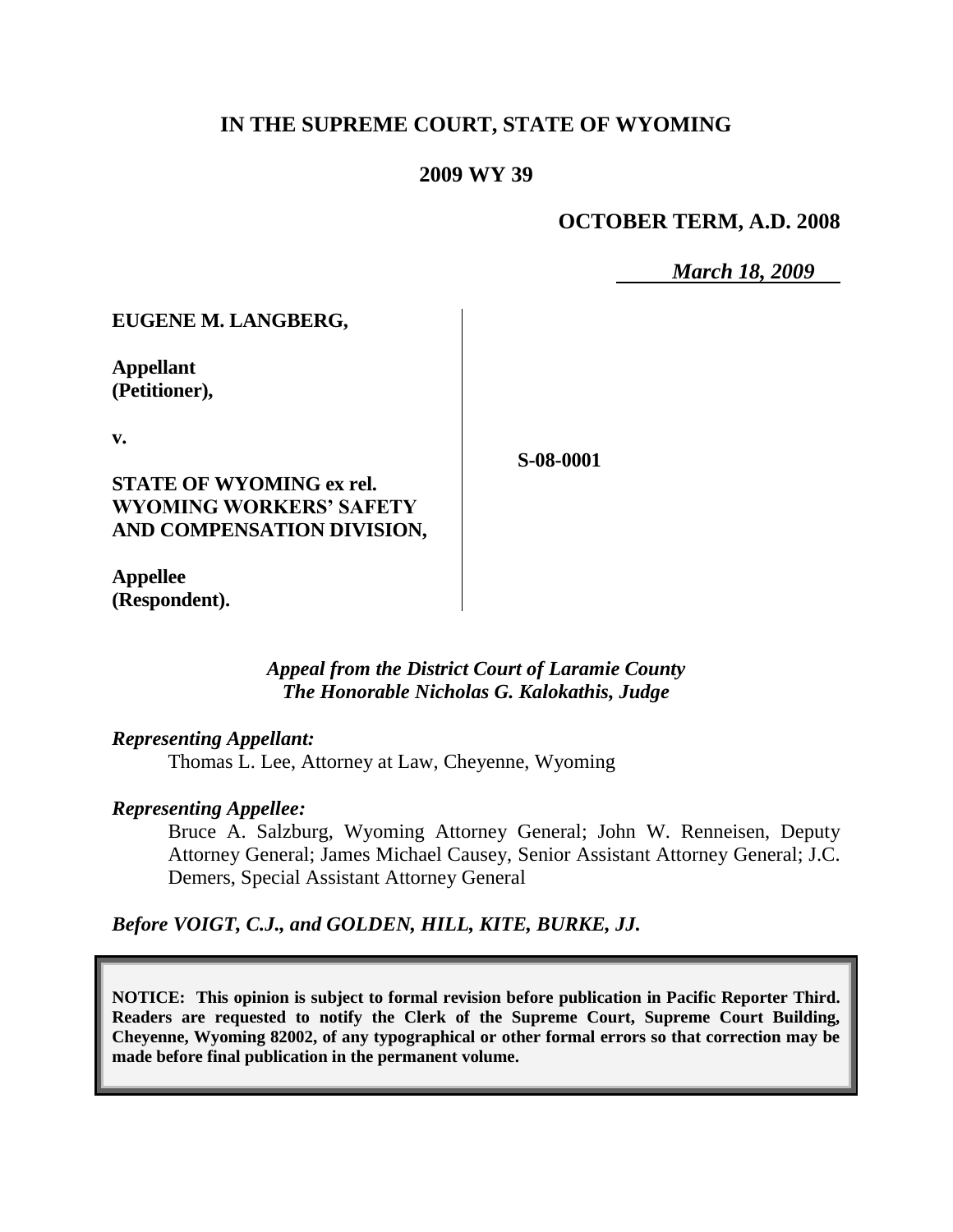# **GOLDEN**, Justice.

 $\overline{a}$ 

[¶1] Eugene Langberg suffered two separate injuries to his left wrist while on the job. Ultimately, he underwent surgery on his wrist. The Workers" Compensation Division (the Division) covered the initial treatment for the injuries but denied coverage for the surgery. The Division found the surgery to be necessitated by a preexisting condition that was not materially aggravated by his job injuries. The district court upheld the Division"s final determination. We reverse.

### **ISSUES**

[¶2] Langberg presents two issues:

1. Did the Hearing Examiner correctly find that [Langberg"s] condition was a preexisting condition?

2. If so, did the Hearing Examiner correctly find that the work place incidents did not materially aggravate [Langberg's] preexisting condition?

# **FACTS<sup>1</sup>**

[¶3] In June 2005, Langberg was employed with the City of Cheyenne, Parks and Recreation Division. On June 27, he injured his left wrist moving a metal picnic table with attached benches weighing over two hundred pounds. Langberg testified he heard and felt a pop and immediate pain in the ulnar side of his left wrist. Langberg also suffered tingling along the lateral aspect of the fifth finger. Langberg reported the injury to his supervisor, who told him to complete an injury report and seek medical attention. An x-ray revealed no abnormalities. Langberg was diagnosed with a wrist sprain and given a wrist splint. The Division determined the injury to be compensable.

[¶4] In October 2005, while still working for the Parks and Recreation Division, Langberg again injured his left wrist in the exact same location while shoveling snow. The pain from this injury was far more intense than the June injury. Langberg notified his supervisor. The supervisor told Langberg to seek immediate medical attention.<sup>2</sup>

 $1$  The hearing examiner expressly found Langberg's testimony credible. Since he was the only witness at the hearing, and all medical evidence is consistent, there are no factual disputes.

 $2^2$  The Division argued the second injury should not be considered because it was not properly reported. The Division made this argument directly before the OAH, and the OAH found against the Division on the issue. The Division did not appeal the decision. We therefore will consider both injuries.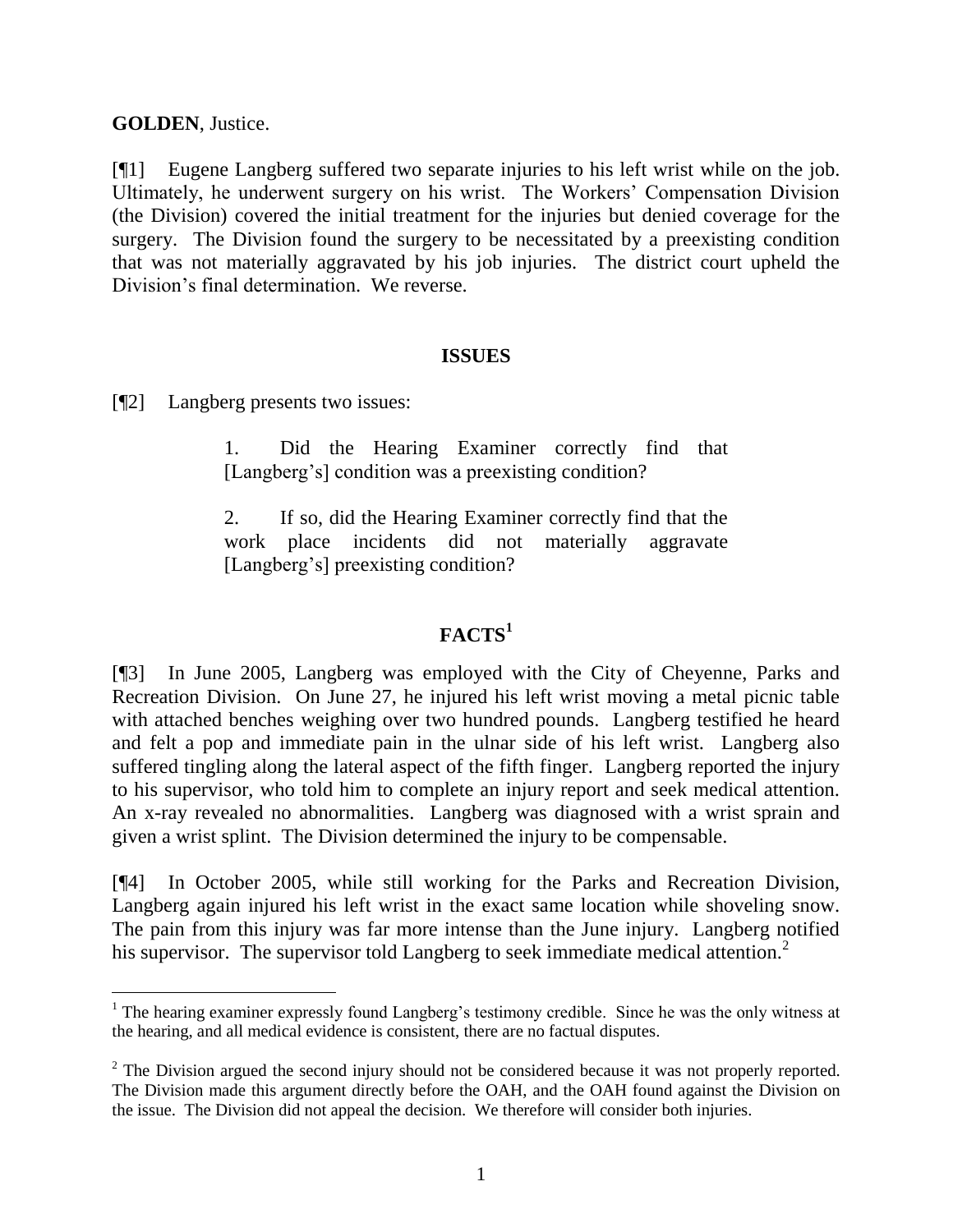[¶5] At this stage Langberg was diagnosed as suffering from carpal tunnel syndrome in his left wrist. Langberg underwent physical therapy for the condition, but the pain did not resolve. Langberg was referred to Dr. Judson Cook for further evaluation. Dr. Cook ordered an MRI and a nerve conduction study on the left wrist. The nerve conduction study was normal. The MRI showed findings "worrisome for Kienbock"s disease with cystic degeneration and early fragmentation and collapse along the radial side of the lunate at the scapholunate articulation."<sup>3</sup> Dr. Cook referred Langberg to an orthopedic specialist, Dr. Jean Basta, for consultation.

[¶6] Langberg saw Dr. Basta on October 31, 2005. Dr. Basta definitively ruled out carpal tunnel syndrome. Dr. Basta took new x-rays of the wrist. According to Dr. Basta"s notes, the new "x-rays show a little bit of cyst in the lunate. It looks like a little bit of Kienbock disease. His MRI shows the same thing." Because of the suspected Kienbock"s, Dr. Basta put a wrist cast on Langberg"s left wrist to immobilize it.

[¶7] In early December, Langberg sought treatment from Dr. Mark Durbin, an orthopedic surgeon specializing in hand and upper extremity surgery. Dr. Durbin definitively diagnosed Langberg as suffering from Kienbock"s disease. Dr. Durbin operated on Langberg"s left wrist shortly after the first visit. Through deposition, Dr. Durbin testified he conducted the surgery "[b]ecause on the MRI it showed that the cyst had some collapse to it, and that he was developing avascular necrosis to the lunate." Dr. Durbin testified the most significant finding of the surgery was his identification "that the bone had minimal vascularity to it, and bone becomes very hard when it loses its vascular supply, so the bone was dying." This is consistent with Kienbock's. Ultimately, Dr. Durbin opined that the work injury(ies) materially exacerbated the disease.

[¶8] Meanwhile, on November 14, 2005, the Division issued a final determination denying benefits for treatment of medical symptoms relating to Kienbock"s disease. Langberg objected to the denial and timely requested a hearing. The matter was referred to the Office of Administrative Hearings (OAH). The OAH granted Langberg medical benefits for all treatments up until surgery, considering those treatments diagnostic. Medical benefits for the surgery, which the OAH considered solely related to Kienbock"s, as well as any further expenses related to Kienbock"s disease, were denied.

[¶9] Specifically, the OAH determined there was insufficient evidence to prove the work injuries caused Langberg"s Kienbock"s disease. Rather, the OAH determined the Kienbock"s disease was a preexisting condition. Langberg thus was required to prove his two work injuries materially aggravated his Kienbock"s disease. The OAH determined Langberg had not met his burden.

l

<sup>&</sup>lt;sup>3</sup> Kienbock's disease is a progressive, degenerative disease causing a loss of blood supply to the lunate bone, thus causing the bone to die (avascular necrosis).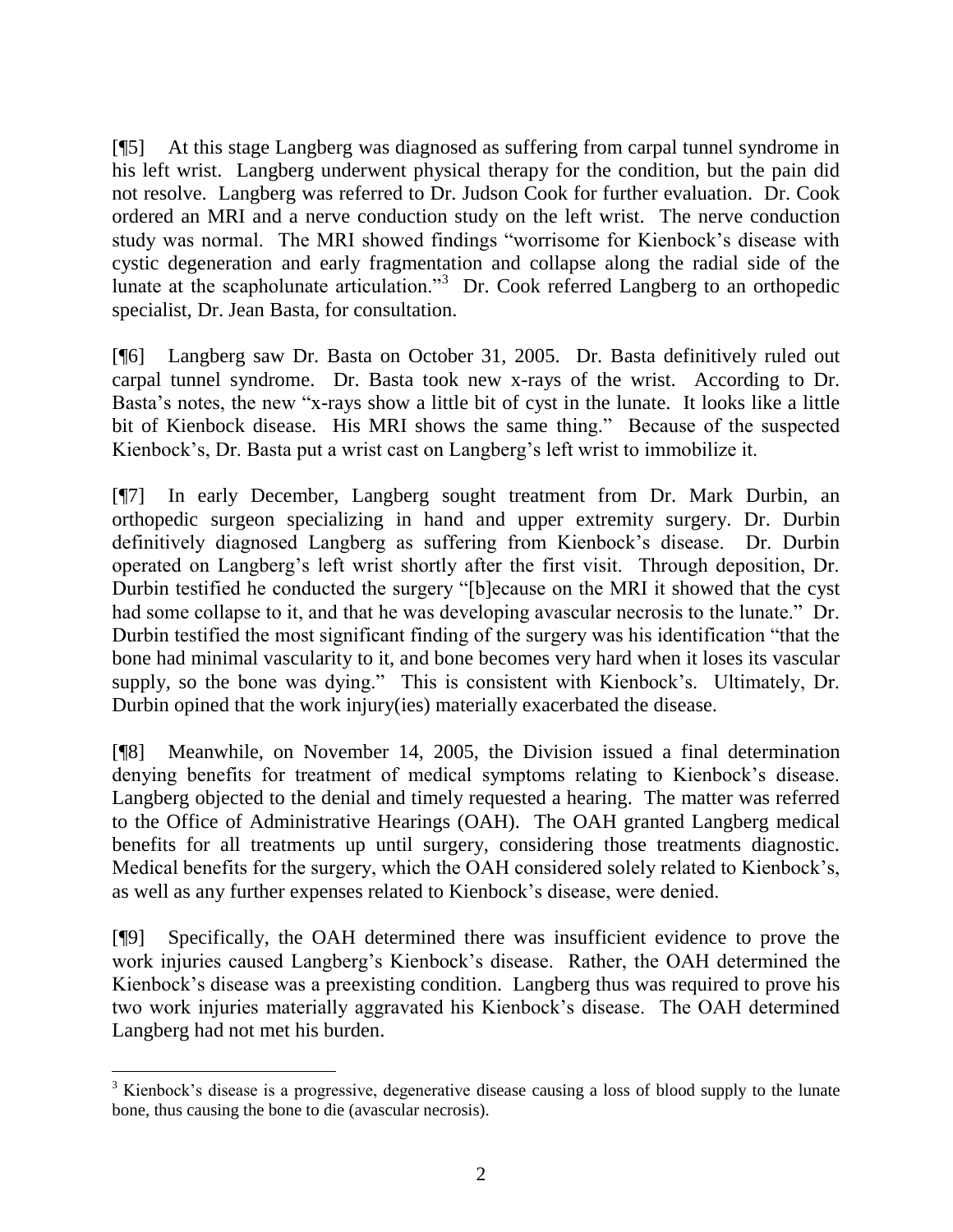### **DISCUSSION**

[¶10] As is well known, we are statutorily constrained in our review of contested case hearings to determining if the agency"s decision is supported by substantial evidence, is arbitrary and capricious, or is otherwise not in accordance with law. Wyo. Stat. Ann. §  $16-3-114(c)(ii)(A)$  and  $(c)(ii)(E)$  (LexisNexis 2007). We defer to an agency's findings of fact if supported by substantial evidence upon the record as a whole. We review questions of law de novo. We are not at liberty to substitute our judgment for that of the agency if the agency decision is reasonable under the circumstances. *Dale v. S&S Builders, LLC*, 2008 WY 84 ¶¶ 21-26, 188 P.3d 554, 561-62 (Wyo. 2008). It is the claimant"s burden to prove all elements of the claim. If the OAH determines the claimant did not meet his or her burden of proof, we review the finding to determine "whether that conclusion was contrary to the overwhelming weight of the evidence in the record as a whole." *Id*. at ¶ 22; *see also Horn-Dalton v. State ex rel. Wyoming Workers' Safety and Comp. Div*., 2009 WY 14, ¶ 7, 200 P.3d 810, 813 (Wyo. 2009).

# *Causation of Kienbock's disease*

[¶11] Langberg argues the evidence is sufficient to prove the cause of his Kienbock"s disease was a single traumatic injury. He primarily relies on the fact that the x-rays taken after the first injury in June did not show any abnormalities. The x-rays taken by Dr. Basta at the end of October revealed a "little bit of cyst in the lunate." When combined with Langberg's testimony that he had no prior problems with his wrist, Langberg argues this circumstantial evidence irrefutably points to the work injury(ies) being the trigger for the onset of his Kienbock"s disease.

[¶12] We agree with Langberg"s general theory that it is possible for proof of lack of medical problems before a work injury and change immediately following the injury to establish the medical impairment was caused by the work injury. *See, e.g., McIntosh v. State ex rel. Wyoming Medical Comm'n*, 2007 WY 108, 162 P.3d 483 (Wyo. 2007); *Murray v. State ex rel. Wyoming Workers' Safety and Comp. Div*., 993 P.2d 327, 332 (Wyo. 1999). All cases, however, are decided on their own facts and circumstances, with all facts being taken into account. In this case, Langberg"s hypothesis is refuted by his own treating physician, Dr. Durbin.

[¶13] Dr. Durbin testified at the hearing by means of deposition. He testified that Langberg suffered from early stage Kienbock's disease. He explained the cause of Kienbock"s disease is unknown. Dr. Durbin testified he is aware of some indication in medical literature that it might be caused by trauma, but he did not know of any proof supporting this theory. On the contrary, many cases of Kienbock"s disease are not caused by an identifiable trauma.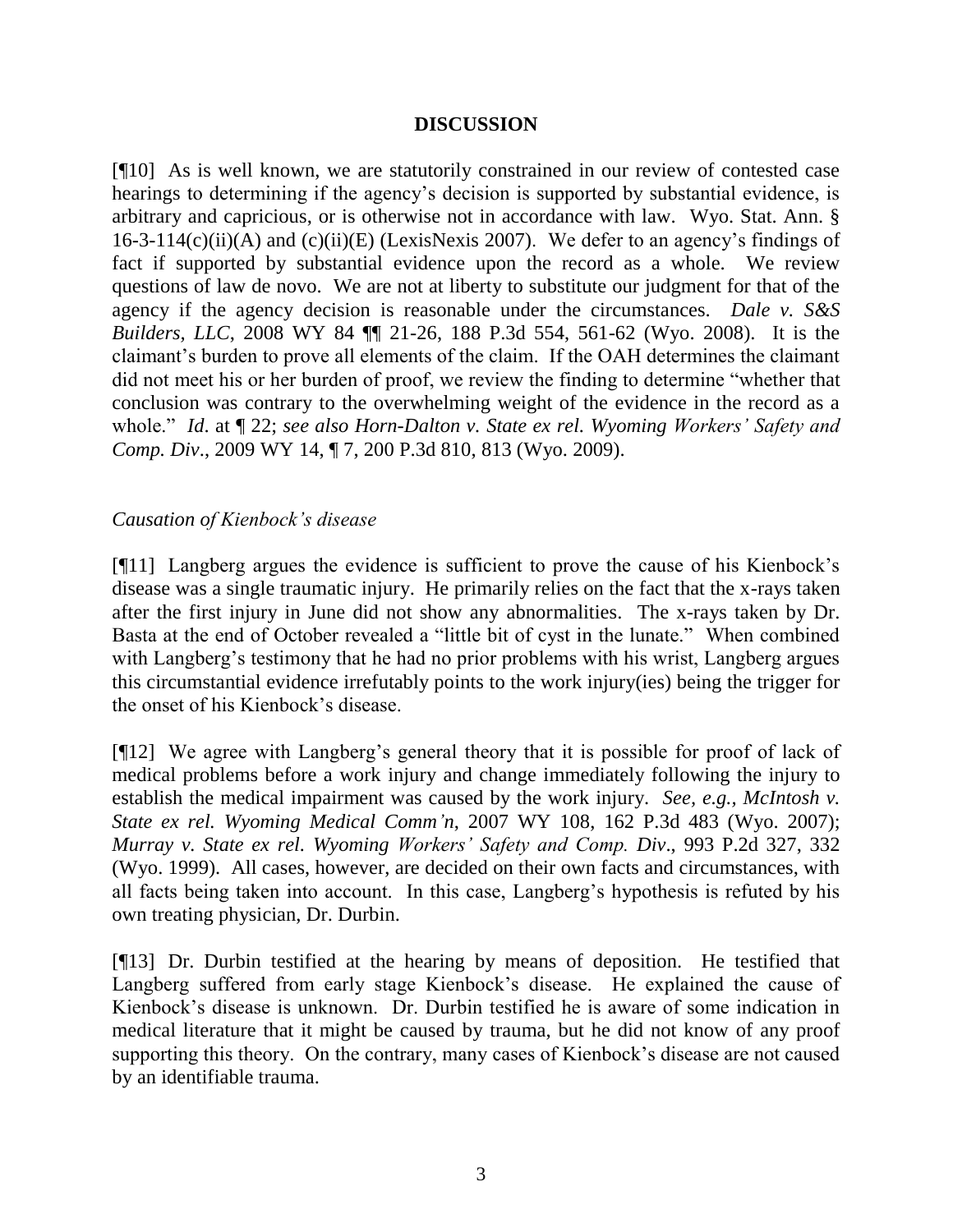[¶14] As for Langberg"s case in particular, Dr. Durbin found no significance in the fact that Langberg had no wrist problems prior to his work injuries. Dr. Durbin testified that, while the work injuries certainly precipitated Langberg's wrist pain, he could only speculate as to whether the injuries actually caused the onset of Kienbock's disease. Ultimately, Dr. Durbin testified: "did the Kienbock"s start from the original injury? I can"t necessarily say it did."

[¶15] Langberg argues this testimony is ambivalent as to whether a single traumatic event caused his Kienbock"s disease. He points out that, while Dr. Durbin testified he couldn"t say the injury(ies) did cause the onset of the disease, he also testified he couldn"t say the injury(ies) did not cause the onset of the disease. Langberg argues this ambiguity negates any reliance on Dr. Durbin"s testimony regarding causation. Consequently, his theory that the work injuries are the causative factor is the only viable theory.

[¶16] The flaw in Langberg's reasoning is that Dr. Durbin, an expert in the field and intimately familiar with Langberg"s medical condition, effectively testified that Langberg's theory is pure speculation. Speculation does not rise to the level of proof needed to support a finding that his Kienbock"s disease was a direct result of his work injury(ies). *Anastos v. General Chem. Soda Ash*, 2005 WY 122, ¶ 21, 120 P.3d 658, 666 (Wyo. 2005); *Frazier v. State ex rel. Wyoming Workers' Safety & Comp. Div.*, 997 P.2d 487, 490 (Wyo. 2000). In the face of the direct medical testimony from Langberg"s own treating physician, we find the OAH"s decision is not against the overwhelming weight of the evidence. Consequently, we agree Langberg"s Kienbock"s disease was not caused by his work injury(ies) but rather was a preexisting condition.

# *Material aggravation of a preexisting condition*

[¶17] As a general rule, treatment for a condition preexisting the start of employment is not compensable. Wyo. Stat. Ann. § 27-14-102(a)(xi)(F) (LexisNexis 2007). A compensable claim might arise, however, ""if the employment aggravated, accelerated, or combined with the disease or infirmity to produce the . . . disability for which compensation is sought." 1 Larson"s Workmen"s Compensation Law, § 12.20, p. 3-276." *Lindbloom v. Teton International*, 684 P.2d 1388, 1390 (Wyo. 1984); *see also Ramos v. State ex rel. Wyoming Workers' Safety & Comp. Div.*, 2007 WY 85, ¶ 17, 158 P.3d 670, 676 (Wyo. 2007); *Boyce v. State ex rel. Wyoming Workers' Safety & Comp. Div.*, 2005 WY 9, ¶ 10, 105 P.3d 451, 455 (Wyo. 2005). It is Langberg's burden to prove, by a preponderance of the evidence, his work-related injuries materially aggravated, accelerated, or combined with his Kienbock"s to necessitate the surgery for which he is seeking compensation. *State ex rel. Wyoming Workers' Safety & Comp. Div. v. Slaymaker*, 2007 WY 65, ¶ 14, 156 P.3d 977, 982 (Wyo. 2007); *Salas v. Gen. Chem*., 2003 WY 79, ¶ 10, 71 P.3d 708, 711 (Wyo. 2003); *Lindbloom,* 684 P.2d at 1389-90.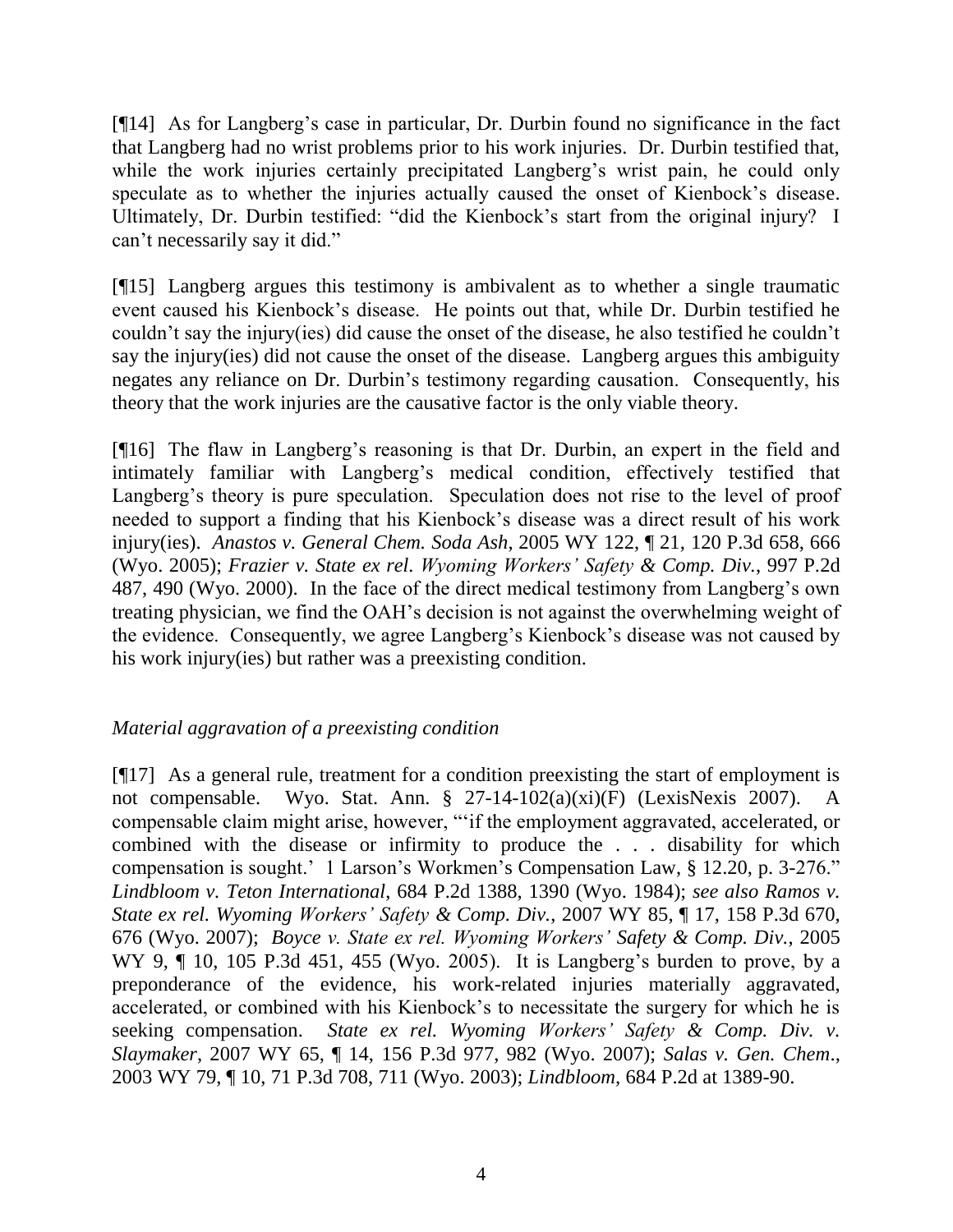[¶18] Langberg relies on two categories of evidence in support of his claim for benefits. First, Langberg relies on the circumstances, including the fact that he had no history of left wrist problems before the work injuries. Rather, his problems began after the injuries. The second category is the testimony of Dr. Durbin, most especially Dr. Durbin's testimony that Langberg's injuries materially exacerbated his Kienbock's.

[¶19] The Division engages Langberg over the definition of "exacerbate." Langberg argues the term is synonymous with "aggravate." The Division argues the two terms not only are not interchangeable, but in fact are mutually exclusive. Unfortunately, nobody asked Dr. Durbin to define the word "exacerbate" as he was using it or compare it to the word "aggravate."

[¶20] The positions of both parties find support in reference books. In the Online Merriam Webster Dictionary, "aggravate" and "exacerbate" share a common definition to make more severe. *Compare* http://www.merriam-webster.com/dictionary/exacerbate with http://www.merriam-webster.com/dictionary/aggravate. The same is true in the Online Merriam Webster Medical Dictionary. *Compare* http://www.merriam-webster. com/medical/exacerbate with http://www.merriam-webster.com/medical/aggravate.

[¶21] The Division, for its part, insists the term "exacerbate" as used by Dr. Durbin under the facts of this case is consistent with the term as defined in the American Medical Association Guides to the Evaluation of Permanent Impairment (Guides).<sup>4</sup> The Division argues that, in the Guides, "exacerbation" is defined as a short-term increase in severity of a preexisting medical impairment; this contrasts with "aggravation," which is defined as a permanent increase in severity of a preexisting medical impairment. Under these definitions, a finding of one contraindicates a finding of the other. Indeed, the Division points out the Guides expressly states that "[e]xacerbation does not equal aggravation."

[¶22] We initially note that, as suggested by its title, the Guides applies to the evaluation of permanent impairments. Dr. Durbin was not engaged in rating a permanent impairment. Instead, he was Langberg's treating physician. Consequently, the Guides's definitions do not automatically apply to this situation. We still, however, must determine whether Dr. Durbin, on his own, used the word "exacerbate" as a unique, more limiting term than the term "aggravate."

[¶23] We find the question of whether Dr. Durbin used the term "exacerbation" in the same context as the Guides is determined by the language of the Guides itself. We note the Division quotes only a portion of the applicable language in the Guides. In full, the Guides read:

<sup>4</sup> The Guides consists of one volume.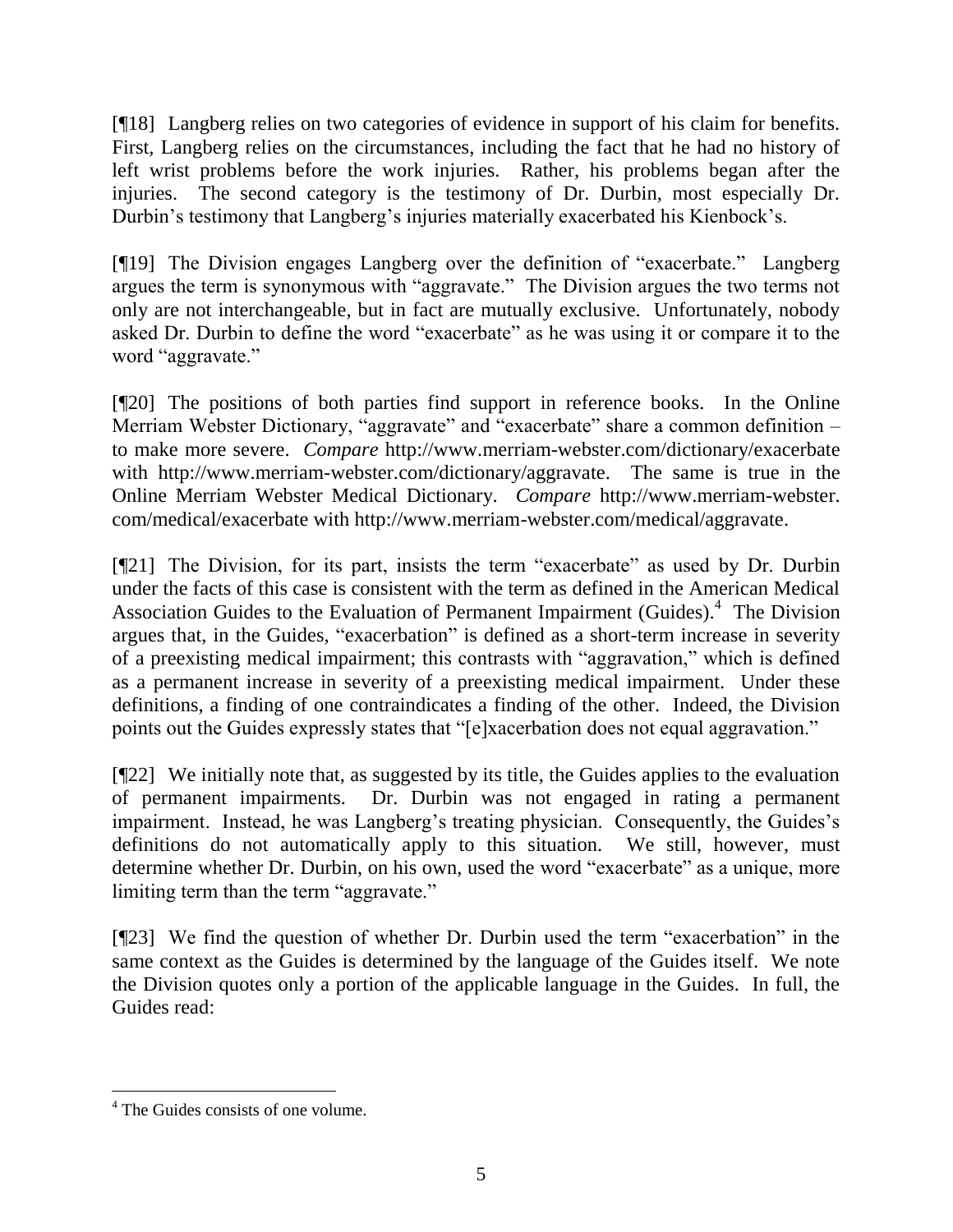Exacerbation: *Temporary* worsening of a preexisting condition. Following a transient increase in symptoms, signs, disability, and/or impairment, the person recovers to his or her baseline status, or what it would have been had the exacerbation never occurred. Given a condition whose natural history is one of progressive worsening, following a prolonged but still temporary worsening, return to preexacerbation status would not be expected, despite the absence of permanent residuals from the new cause.

Robert D. Rondinelli, et al., AMA *Guides to the Evaluation of Permanent Impairment* 611 ( $6<sup>th</sup>$  ed. 2008) (emphasis in original).

> Aggravation: *Permanent* worsening of a preexisting condition. A physical, chemical, biological, or other factor results in an increase in symptoms, signs, and/or impairment that never returns to baseline, or what it would have been except for the aggravation (the level pre-determined by the natural history of the antecedent injury or illness).

*Id.* at 609 (emphasis in original). The Guides briefly discuss the differentiation between the terms in the body of the text:

> Although there are circumstances in which an event was the sole or primary cause of a given effect, in many instances patients have preexisting pathology that may have contributed to their current clinical condition. *Aggravation* is a circumstance or event that permanently worsens a preexisting or underlying condition. The terms *exacerbation, recurrence, or flare-up* generally imply worsening of a condition temporarily, which subsequently returns to baseline. Exacerbation does not equal aggravation.

*Id.* at 25 (emphasis in original).

[¶24] Langberg's case certainly was not one of a temporary increase in severity. His condition was dormant prior to his injuries. The injuries began the process of pain. As the Guides recognize, returning to baseline is not expected in the case of a progressive degenerative disease. Therefore, Dr. Durbin could not have been using the term "exacerbate" as defined by the Guides.

[¶25] Under the specific circumstances of this case, we find no ambiguity in Dr. Durbin's use of the term "exacerbate." Dr. Durbin used the word "exacerbate"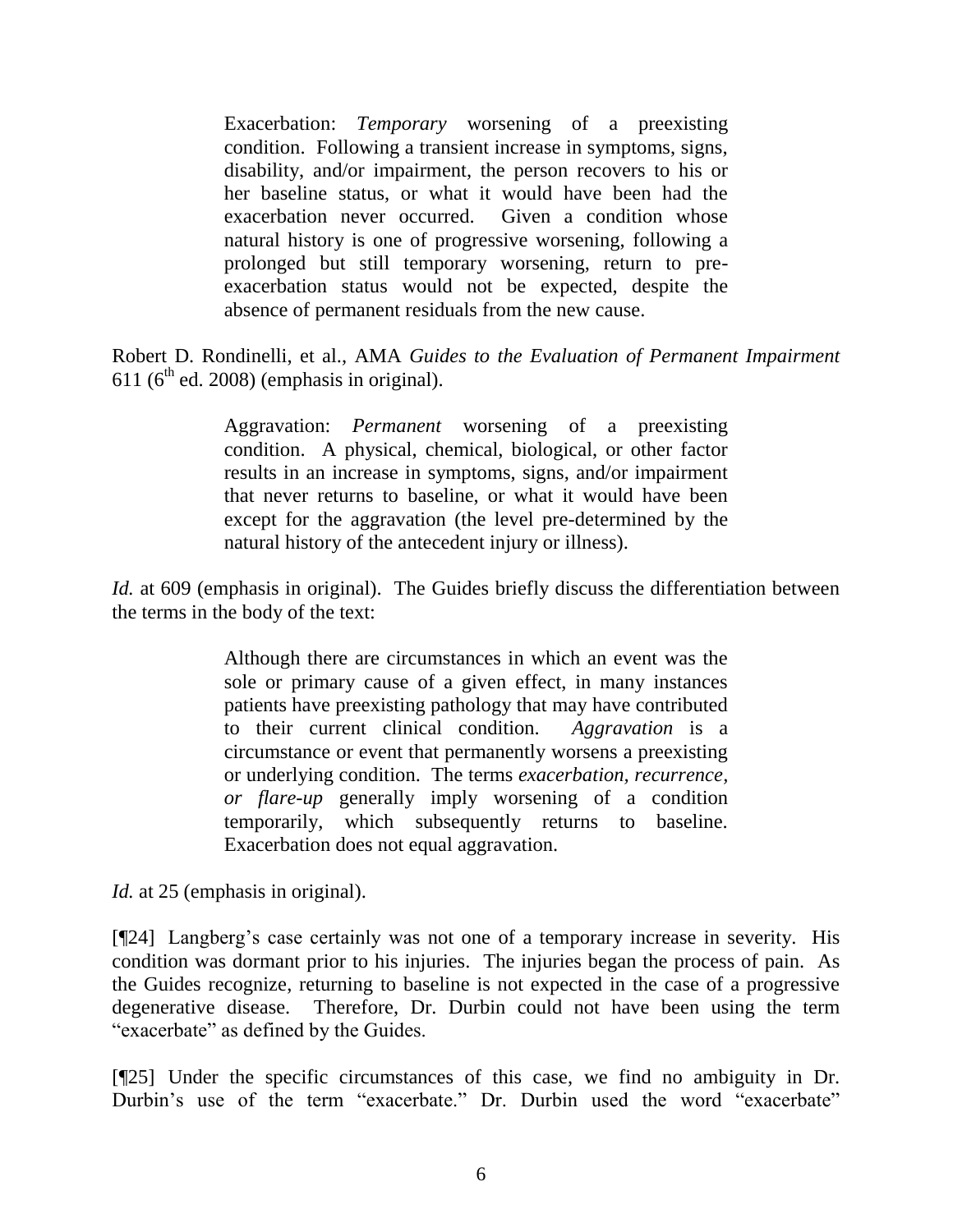consistently with its common dictionary definition – to increase in severity. Any finding to the contrary is against the overwhelming weight of the evidence.

[¶26] Dr. Durbin"s testimony is sufficient to establish a causal link between Langberg"s work injuries and his surgery:

> [T]he causal connection between an accident or condition at the workplace is satisfied if the medical expert testifies that it is more probable than not that the work contributed in a material fashion to the precipitation, aggravation or acceleration of the injury.

*Pino v. State ex rel. Wyo. Workers' Safety & Comp. Div.*, 996 P.2d 679, 685 (Wyo. 2000); *see also Salas*, ¶ 10, 71 P.3d at 712. Dr. Durbin"s exact testimony is:

> I can"t tell you when the Kienbock"s disease started, but I know that the pain started in that time when he felt something pop in his wrist. So did the Kienbock"s start from the original injury? I can"t necessarily say it did. Did the original injury exacerbate the Kienbock"s and cause pain? More likely than not.

Dr. Durbin considered this a material exacerbation. Dr. Durbin"s direct testimony on the issue overwhelmingly establishes the requisite causal connection between Langberg"s work-related injuries and his surgery.

# **CONCLUSION**

[¶27] Dr. Durbin testified Kienbock"s disease is of unknown etiology. Therefore, he could only speculate as to the cause and time of onset of Langberg"s Kienbock"s disease. No other evidence was introduced regarding the onset of the disease. Consequently, we affirm the OAH"s determination that Langberg"s work-related injuries did not cause his Kienbock"s disease.

[¶28] We find, however, that Langberg"s work-related injuries did materially aggravate his Kienbock's disease, leading directly to his need for surgery. Langberg's Kienbock's disease was dormant prior to his work-related injuries. After his original injury, he heard and felt a pop in his left wrist and experienced pain. After his second injury the pain in his left wrist increased in severity. These injuries signify acute trauma rather than simply a natural progression of the disease. Dr. Durbin expressly testified the work-related injuries materially exacerbated his Kienbock"s disease.